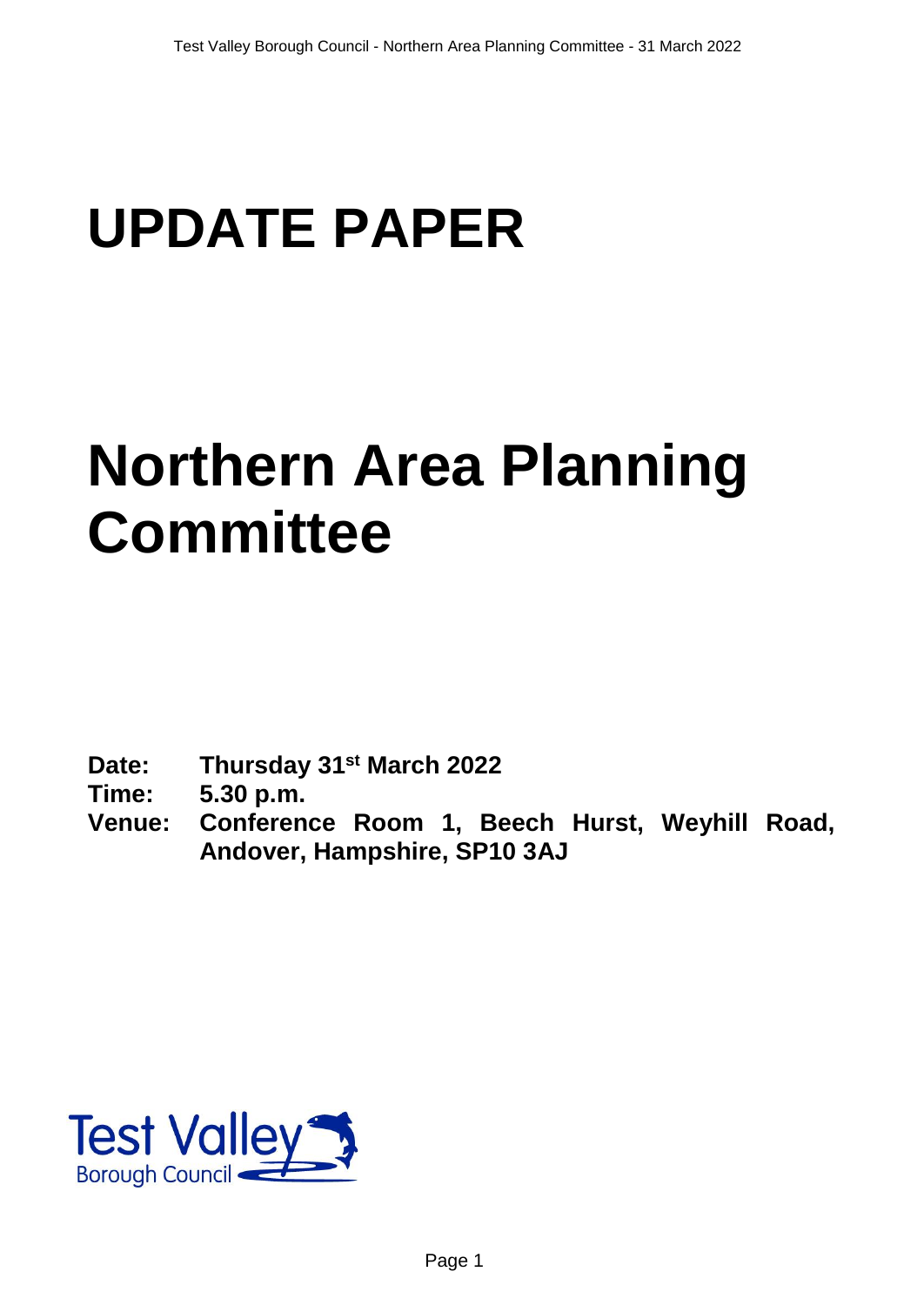### **Northern Area Planning Committee – 31 st March 2022 Update Paper**

The purpose of the report is to provide information on planning applications which has been received since the agenda was printed.

Report of Head of Planning and Building

#### **1. Background**

1.1 Reports on planning applications are prepared for printing on the agenda some 10 days before the date of the Committee meeting but information and representations received after that time are relevant to the decision. This paper contains such information which was received before 10.00am on the date of the meeting. Any information received after that time is reported verbally.

#### **2. Issues**

2.1 Information and representations are summarized but the full text is available on the relevant file should Members require more details. The paper may contain an officer comment on the additional information, amended recommendations and amended and/or additional conditions.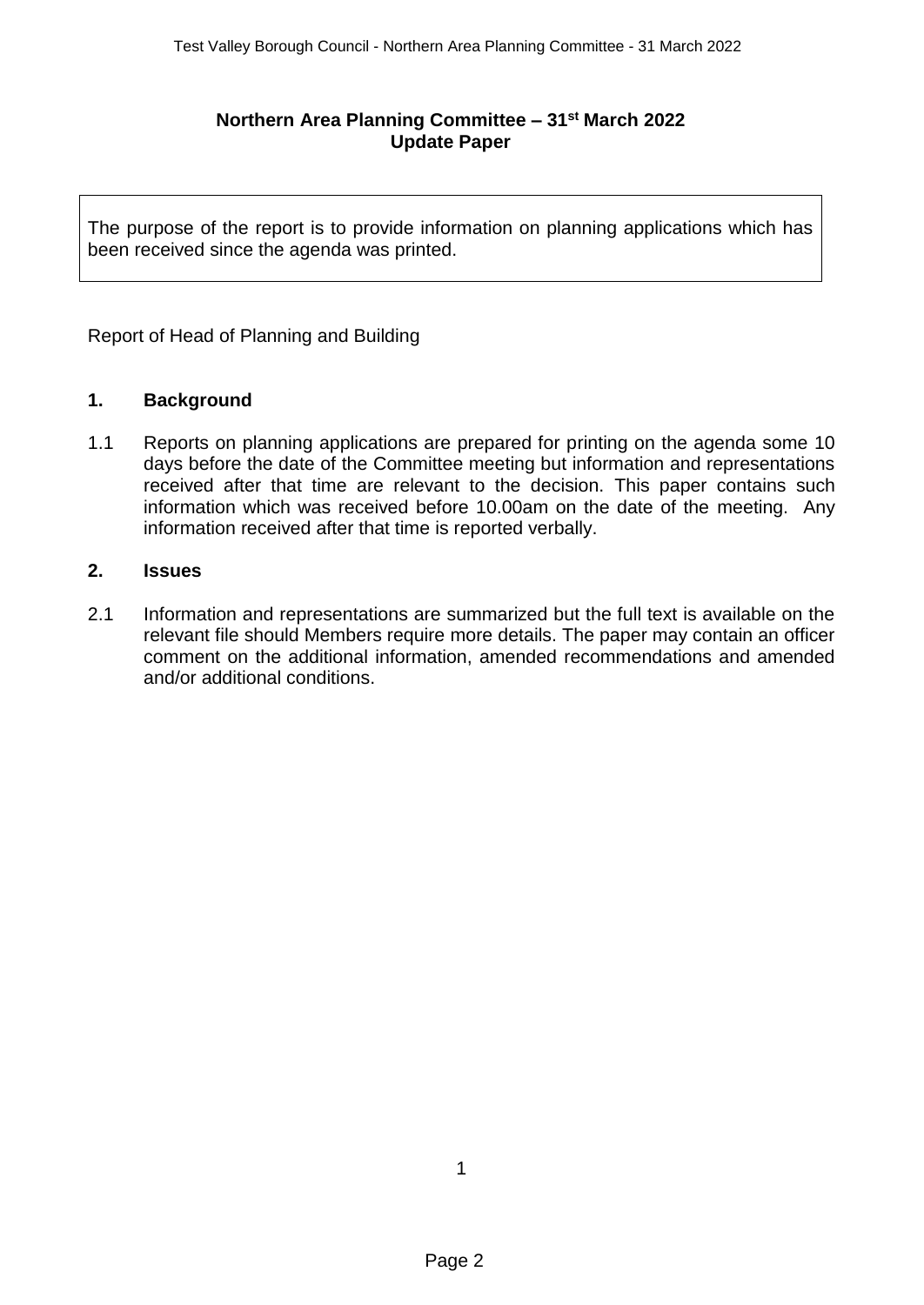7. **21/02943/FULLN (REFUSE) 07.10.2021** 10 - **49** SITE: Land west of Finkley Farm Road, East Anton, Andover **ANDOVER TOWN (ROMANS)**

**CASE OFFICER:** Mrs Samantha Owen